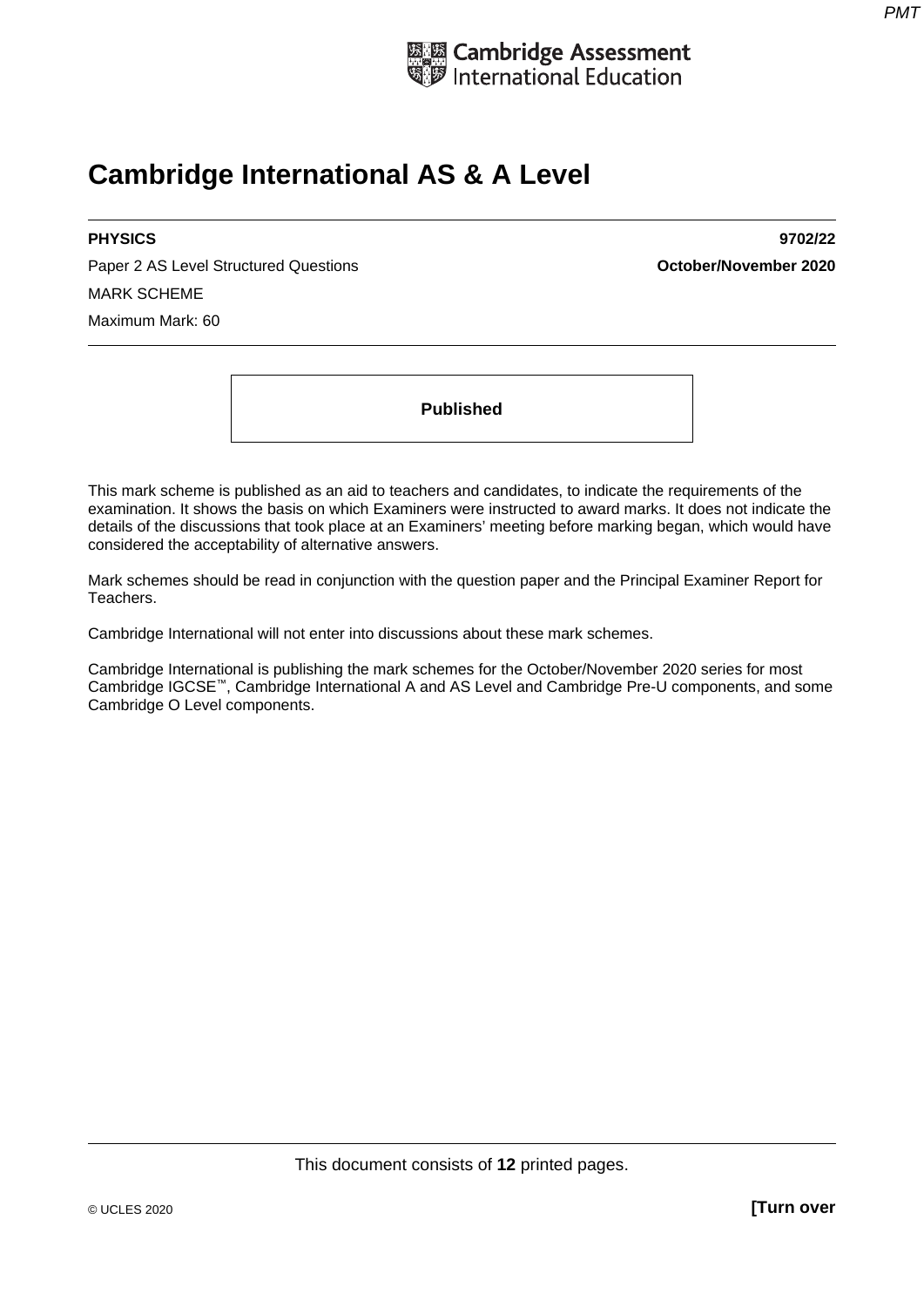*PMT*

#### **Generic Marking Principles**

These general marking principles must be applied by all examiners when marking candidate answers. They should be applied alongside the specific content of the mark scheme or generic level descriptors for a question. Each question paper and mark scheme will also comply with these marking principles.

GENERIC MARKING PRINCIPLE 1:

Marks must be awarded in line with:

- the specific content of the mark scheme or the generic level descriptors for the question
- the specific skills defined in the mark scheme or in the generic level descriptors for the question
- the standard of response required by a candidate as exemplified by the standardisation scripts.

GENERIC MARKING PRINCIPLE 2:

Marks awarded are always **whole marks** (not half marks, or other fractions).

GENERIC MARKING PRINCIPLE 3:

Marks must be awarded **positively**:

- marks are awarded for correct/valid answers, as defined in the mark scheme. However, credit is given for valid answers which go beyond the scope of the syllabus and mark scheme, referring to your Team Leader as appropriate
- marks are awarded when candidates clearly demonstrate what they know and can do
- marks are not deducted for errors
- marks are not deducted for omissions
- answers should only be judged on the quality of spelling, punctuation and grammar when these features are specifically assessed by the question as indicated by the mark scheme. The meaning, however, should be unambiguous.

GENERIC MARKING PRINCIPLE 4:

Rules must be applied consistently, e.g. in situations where candidates have not followed instructions or in the application of generic level descriptors.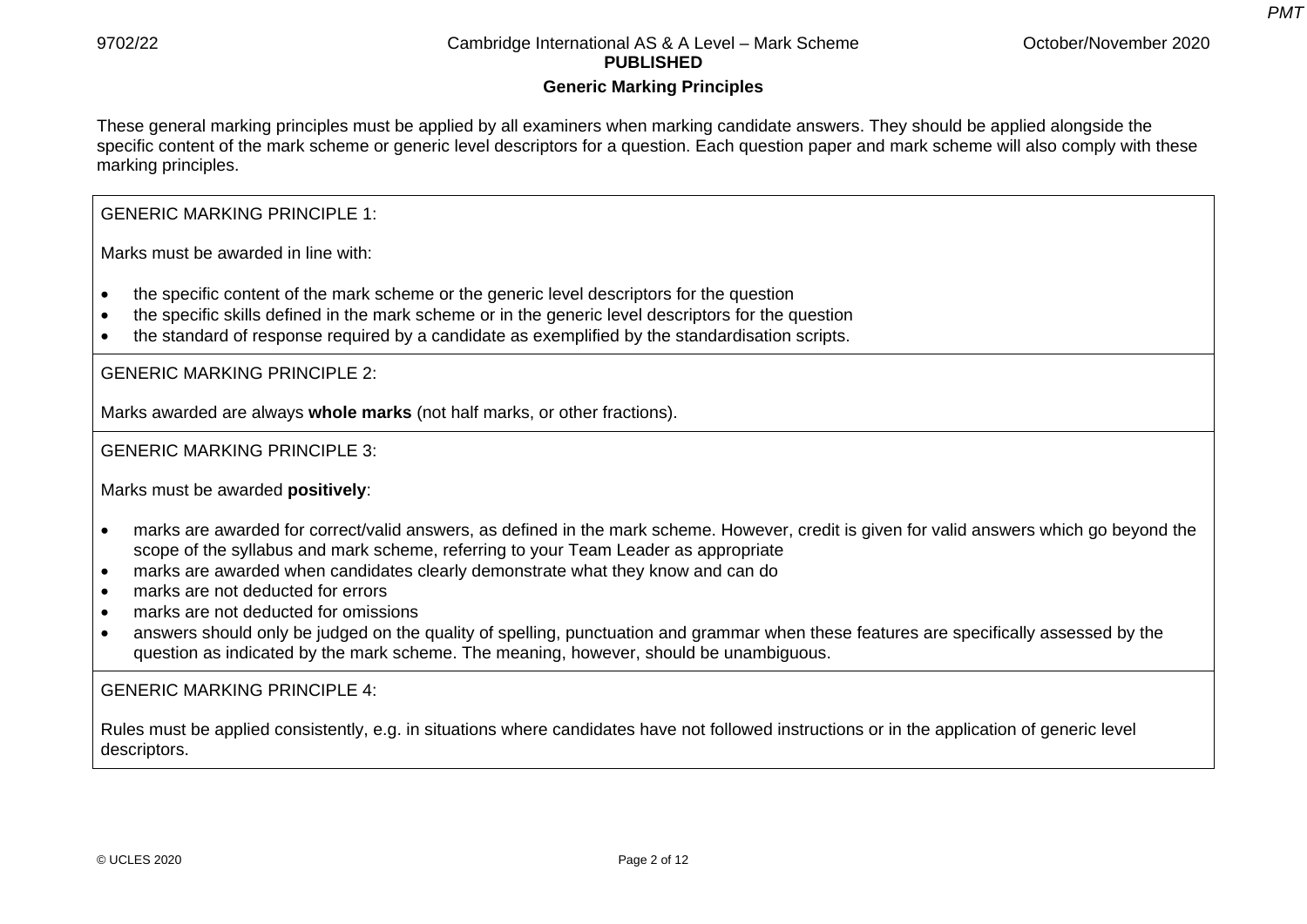*PMT*

#### GENERIC MARKING PRINCIPLE 5:

Marks should be awarded using the full range of marks defined in the mark scheme for the question (however; the use of the full mark range may be limited according to the quality of the candidate responses seen).

#### GENERIC MARKING PRINCIPLE 6:

Marks awarded are based solely on the requirements as defined in the mark scheme. Marks should not be awarded with grade thresholds or grade descriptors in mind.

#### **Science-Specific Marking Principles**

- 1 Examiners should consider the context and scientific use of any keywords when awarding marks. Although keywords may be present, marks should not be awarded if the keywords are used incorrectly.
- 2 The examiner should not choose between contradictory statements given in the same question part, and credit should not be awarded for any correct statement that is contradicted within the same question part. Wrong science that is irrelevant to the question should be ignored.
- 3 Although spellings do not have to be correct, spellings of syllabus terms must allow for clear and unambiguous separation from other syllabus terms with which they may be confused (e.g. ethane / ethene, glucagon / glycogen, refraction / reflection).
- 4 The error carried forward (ecf) principle should be applied, where appropriate. If an incorrect answer is subsequently used in a scientifically correct way, the candidate should be awarded these subsequent marking points. Further guidance will be included in the mark scheme where necessary and any exceptions to this general principle will be noted.

#### 5 'List rule' guidance

For questions that require *n* responses (e.g. State **two** reasons …):

- The response should be read as continuous prose, even when numbered answer spaces are provided.
- Any response marked *ignore* in the mark scheme should not count towards *n*.
- Incorrect responses should not be awarded credit but will still count towards *<sup>n</sup>*.
- Read the entire response to check for any responses that contradict those that would otherwise be credited. Credit should **not** be awarded for any responses that are contradicted within the rest of the response. Where two responses contradict one another, this should be treated as a single incorrect response.
- Non-contradictory responses after the first *n* responses may be ignored even if they include incorrect science.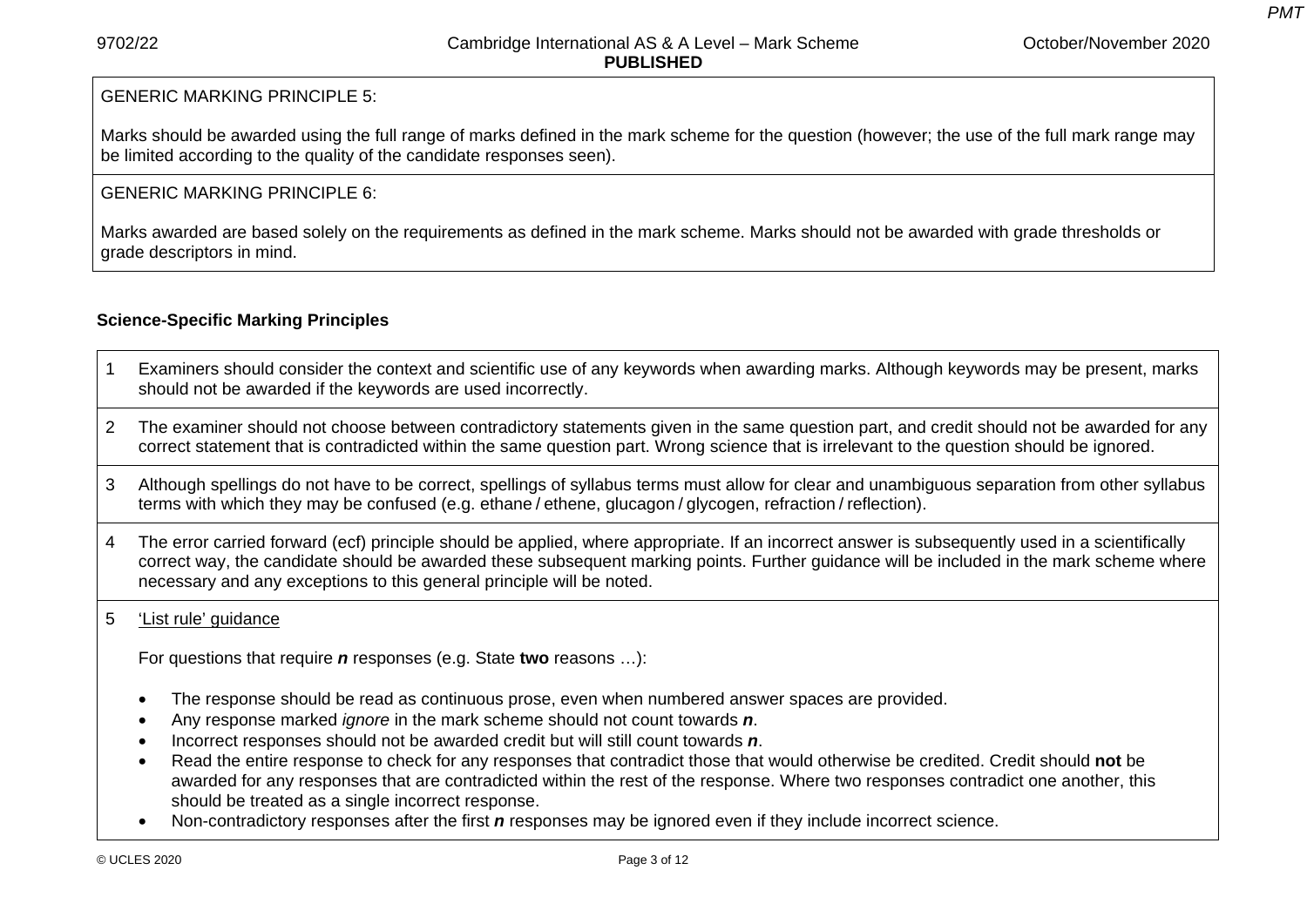*PMT*

#### 6 Calculation specific guidance

Correct answers to calculations should be given full credit even if there is no working or incorrect working, **unless** the question states 'show your working'.

For questions in which the number of significant figures required is not stated, credit should be awarded for correct answers when rounded by the examiner to the number of significant figures given in the mark scheme. This may not apply to measured values.

For answers given in standard form (e.g. *<sup>a</sup>* <sup>×</sup> 10*n*) in which the convention of restricting the value of the coefficient (*a*) to a value between 1 and 10 is not followed, credit may still be awarded if the answer can be converted to the answer given in the mark scheme.

Unless a separate mark is given for a unit, a missing or incorrect unit will normally mean that the final calculation mark is not awarded. Exceptions to this general principle will be noted in the mark scheme.

#### 7 Guidance for chemical equations

Multiples / fractions of coefficients used in chemical equations are acceptable unless stated otherwise in the mark scheme.

State symbols given in an equation should be ignored unless asked for in the question or stated otherwise in the mark scheme.

#### **Abbreviations**

| Alternative and acceptable answers for the same marking point.                                                                                                                                                                                                         |
|------------------------------------------------------------------------------------------------------------------------------------------------------------------------------------------------------------------------------------------------------------------------|
| Bracketed content indicates words which do not need to be explicitly seen to gain credit but which indicate the <b>context</b> for an answer. The<br>context does not need to be seen but if a context is given that is incorrect then the mark should not be awarded. |
| Underlined content must be present in answer to award the mark. This means either the exact word or another word that has the same<br>technical meaning.                                                                                                               |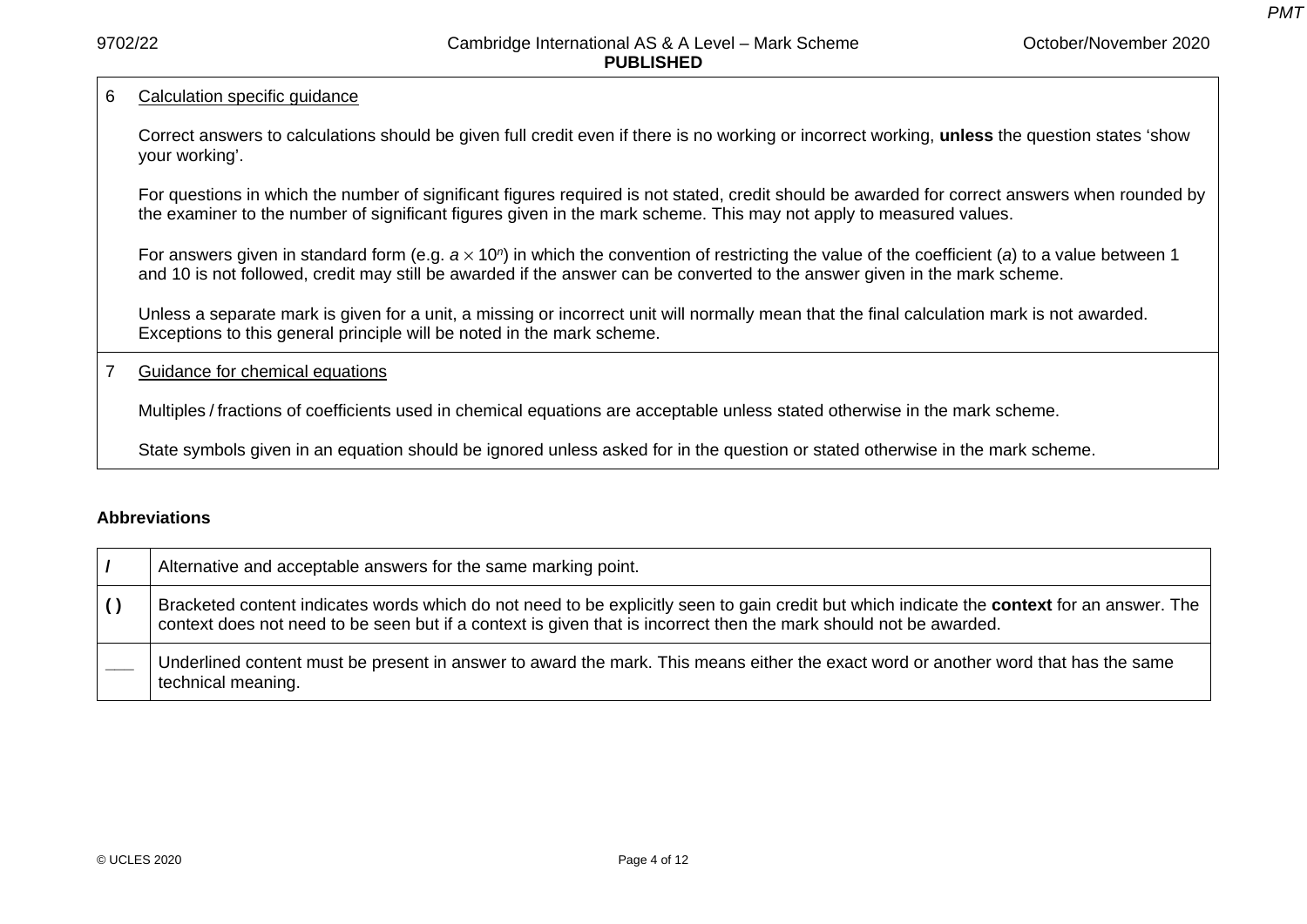*PMT*

## **Mark categories**

| <b>B</b> marks | These are independent marks, which do not depend on other marks. For a <b>B</b> mark to be awarded, the point to which it refers must be<br>seen specifically in the candidate's answer.                                                                                                                                                                                                                                                                                                                                                                                                                                                                          |
|----------------|-------------------------------------------------------------------------------------------------------------------------------------------------------------------------------------------------------------------------------------------------------------------------------------------------------------------------------------------------------------------------------------------------------------------------------------------------------------------------------------------------------------------------------------------------------------------------------------------------------------------------------------------------------------------|
| M marks        | These are method marks upon which A marks later depend. For an M mark to be awarded, the point to which it refers must be seen<br>specifically in the candidate's answer. If a candidate is not awarded an M mark, then the later A mark cannot be awarded either.                                                                                                                                                                                                                                                                                                                                                                                                |
| <b>C</b> marks | These are compensatory marks which can be awarded even if the points to which they refer are not written down by the candidate,<br>providing subsequent working gives evidence that they must have known them. For example, if an equation carries a C mark and the<br>candidate does not write down the actual equation but does correct working which shows the candidate knew the equation, then the C<br>mark is awarded.<br>If a correct answer is given to a numerical question, all of the preceding $C$ marks are awarded automatically. It is only necessary to<br>consider each of the <b>C</b> marks in turn when the numerical answer is not correct. |
| <b>A</b> marks | These are answer marks. They may depend on an M mark or allow a C mark to be awarded by implication.                                                                                                                                                                                                                                                                                                                                                                                                                                                                                                                                                              |

#### **Annotations**

| $\checkmark$ | Indicates the point at which a mark has been awarded.                                                                                                                                                                                                                                        |
|--------------|----------------------------------------------------------------------------------------------------------------------------------------------------------------------------------------------------------------------------------------------------------------------------------------------|
| X            | Indicates an incorrect answer or a point at which a decision is made not to award a mark.                                                                                                                                                                                                    |
| <b>XP</b>    | Indicates a physically incorrect equation ('incorrect physics'). No credit is given for substitution, or subsequent arithmetic, in a physically<br>incorrect equation.                                                                                                                       |
| <b>ECF</b>   | Indicates 'error carried forward'. Answers to later numerical questions can always be awarded up to full credit provided they are<br>consistent with earlier incorrect answers. Within a section of a numerical question, ECF can be given after AE, TE and POT errors, but<br>not after XP. |
| AE           | Indicates an arithmetic error. Do not allow the mark where the error occurs. Then follow through the working/calculation giving full<br>subsequent ECF if there are no further errors.                                                                                                       |
| <b>POT</b>   | Indicates a power of ten error. Do not allow the mark where the error occurs. Then follow through the working/calculation giving full<br>subsequent ECF if there are no further errors.                                                                                                      |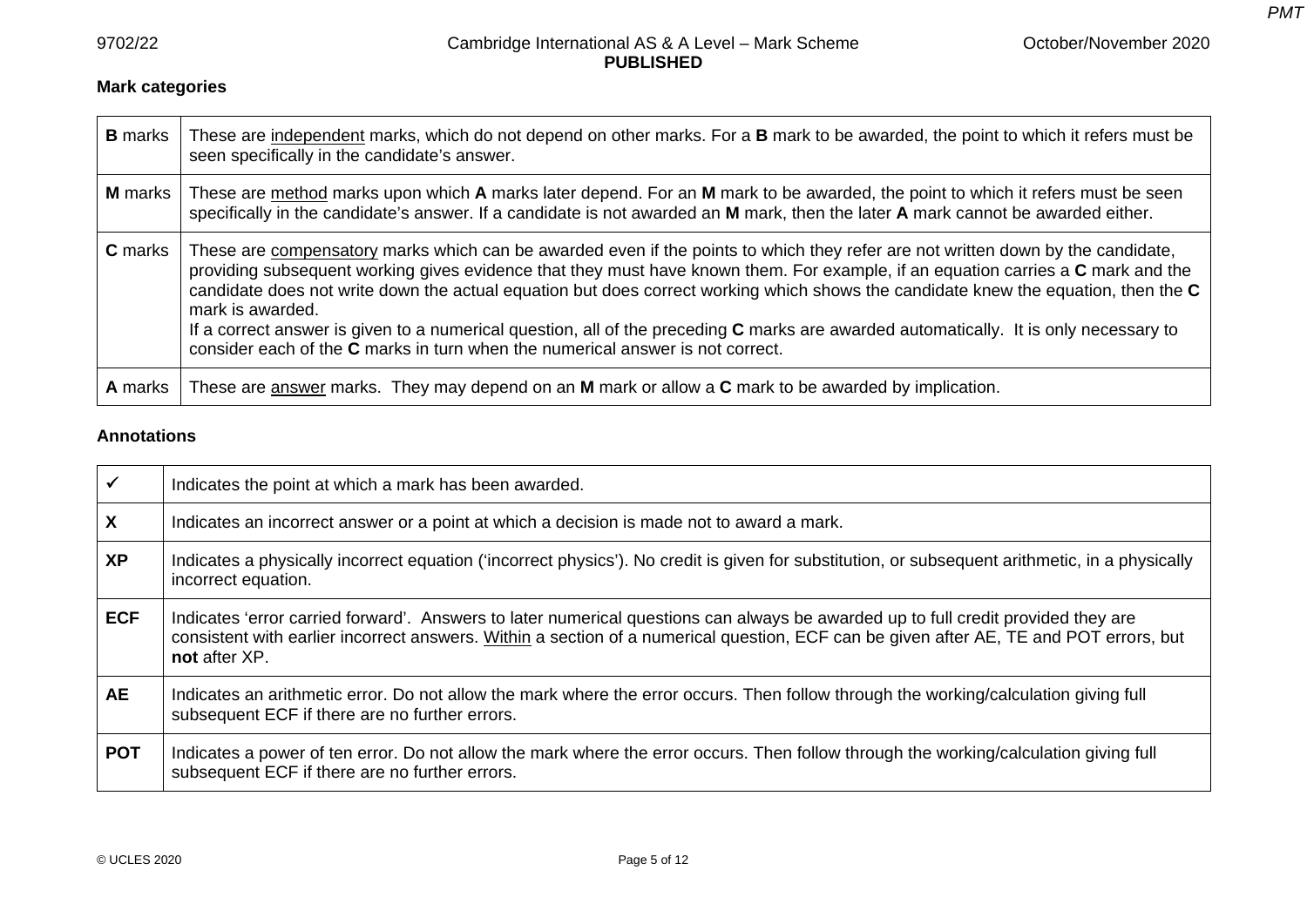*PMT*

| <b>TE</b>             | Indicates incorrect transcription of the correct data from the question, a graph, data sheet or a previous answer. For example, the value<br>of 1.6 x 10 <sup>-19</sup> has been written down as 6.1 x 10 <sup>-19</sup> or 1.6 x 10 <sup>19</sup> .<br>Do not allow the mark where the error occurs. Then follow through the working/calculation giving full subsequent ECF if there are no<br>further errors. |
|-----------------------|-----------------------------------------------------------------------------------------------------------------------------------------------------------------------------------------------------------------------------------------------------------------------------------------------------------------------------------------------------------------------------------------------------------------|
| <b>SF</b>             | Indicates that the correct answer is seen in the working but the final answer is incorrect as it is expressed to too few significant figures.                                                                                                                                                                                                                                                                   |
| <b>BOD</b>            | Indicates that a mark is awarded where the candidate provides an answer that is not totally satisfactory, but the examiner feels that<br>sufficient work has been done ('benefit of doubt').                                                                                                                                                                                                                    |
| <b>CON</b>            | Indicates that a response is contradictory.                                                                                                                                                                                                                                                                                                                                                                     |
| $\mathbf{I}$          | Indicates parts of a response that have been seen but disregarded as irrelevant.                                                                                                                                                                                                                                                                                                                                |
| MO                    | Indicates where an A category mark has not been awarded due to the M category mark upon which it depends not having previously<br>been awarded.                                                                                                                                                                                                                                                                 |
| $\boldsymbol{\wedge}$ | Indicates where more is needed for a mark to be awarded (what is written is not wrong, but not enough). May also be used to annotate<br>a response space that has been left completely blank.                                                                                                                                                                                                                   |
| <b>SEEN</b>           | Indicates that a page has been seen.                                                                                                                                                                                                                                                                                                                                                                            |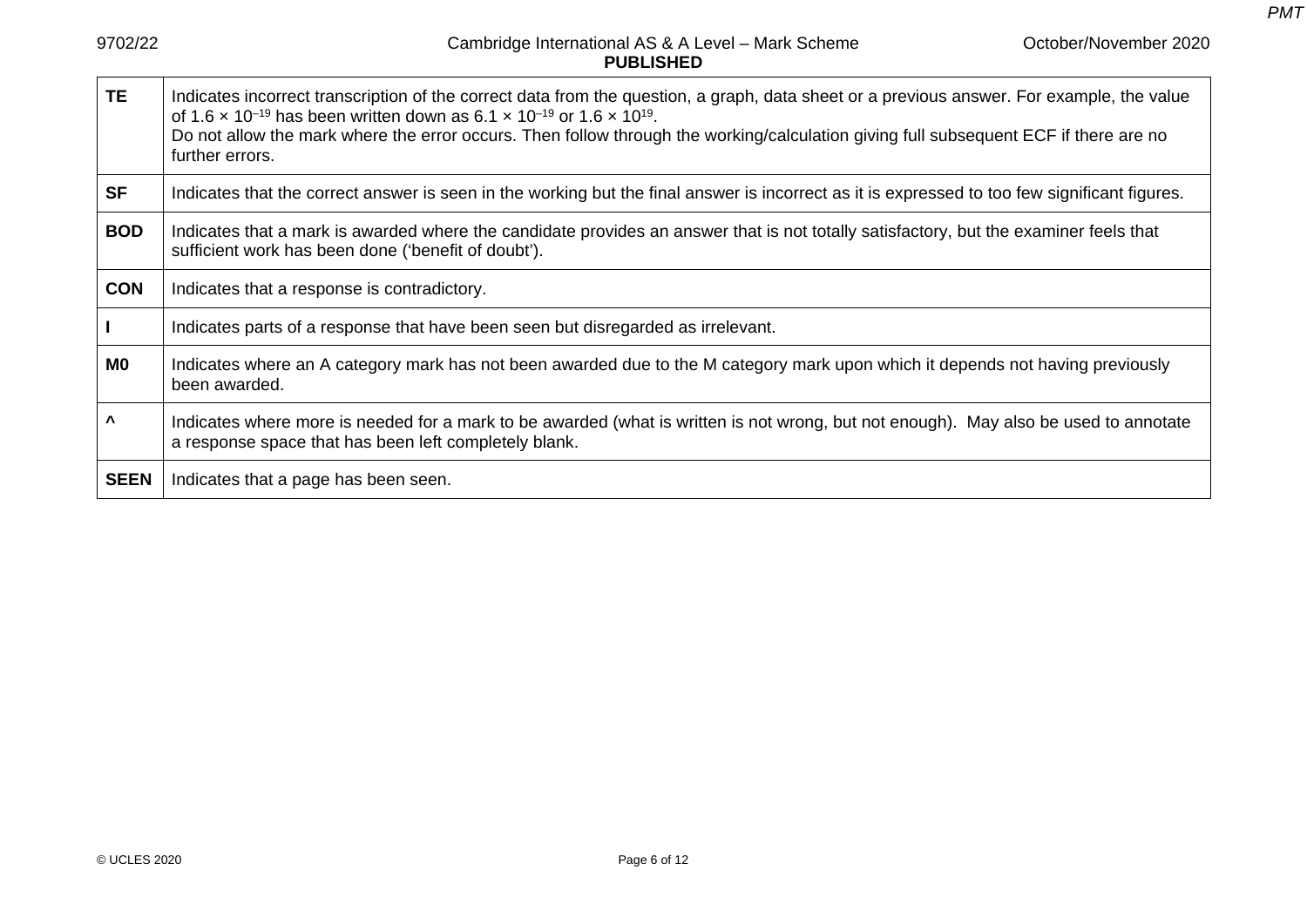| Question | <b>Answer</b>                                      | <b>Marks</b>   |
|----------|----------------------------------------------------|----------------|
| 1(a)     | density and temperature indicated as scalars       | <b>B1</b>      |
|          | acceleration and momentum indicated as vectors     | <b>B1</b>      |
| 1(b)(i)  | decelerates<br>or<br>speed/velocity decreases      | <b>B1</b>      |
| 1(b)(ii) | speed = $(\Delta) d/(\Delta) t$ or gradient        | C <sub>1</sub> |
|          | $= e.g. (0.56 - 0.20) / 1.5$                       | A <sub>1</sub> |
|          | $= 0.24$ m s <sup>-1</sup>                         |                |
| 1(c)     | displacement is zero (so) average velocity is zero | <b>B1</b>      |

| <b>Question</b> | <b>Answer</b>                                                 | <b>Marks</b>   |
|-----------------|---------------------------------------------------------------|----------------|
| 2(a)(i)         | $(\Delta)p = \rho g(\Delta)h$                                 | C <sub>1</sub> |
|                 | $520 = 1000 \times 9.81 \times h$                             |                |
|                 | $h = 0.053 \text{ m}$                                         | A1             |
| 2(a)(ii)        | (upthrust =) $(\Delta)p \times A$                             | C <sub>1</sub> |
|                 | = $(\Delta)p \times \pi(d/2)^2$ or $(\Delta)p \times \pi r^2$ |                |
|                 | = $520 \times \pi (0.031 / 2)^2$ = 0.39 (N)                   | A <sub>1</sub> |
| 2(a)(iii)       | $T = 0.84 - 0.39$                                             | A1             |
|                 | $= 0.45 N$                                                    |                |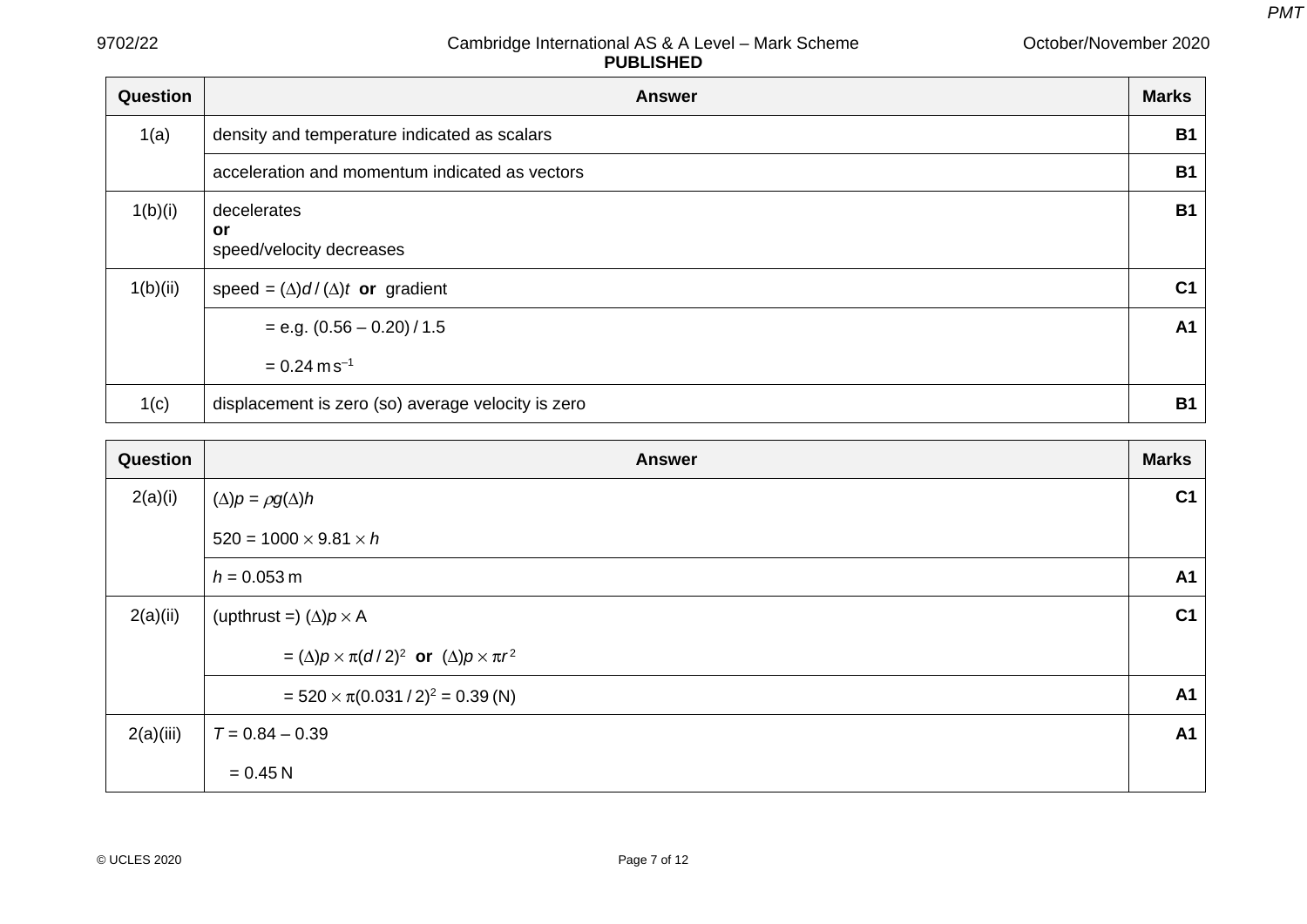| Question | <b>Answer</b>                                                                                                                      | <b>Marks</b>   |
|----------|------------------------------------------------------------------------------------------------------------------------------------|----------------|
| 2(b)(i)  | $a = (v - u)/t$ or $(\Delta)v/(\Delta)t$ or gradient                                                                               | C <sub>1</sub> |
|          | $= e.g. 8.0 \times 10^{-2} / 2.0$                                                                                                  | A <sub>1</sub> |
|          | $= 4.0 \times 10^{-2}$ m s <sup>-2</sup>                                                                                           |                |
| 2(b)(ii) | distance = $(\frac{1}{2} \times 2.5 \times 0.10) + (\frac{1}{2} \times 1.5 \times 0.10)$ or $(\frac{1}{2} \times 4.0 \times 0.10)$ | C <sub>1</sub> |
|          | $(= 0.20 (m))$                                                                                                                     |                |
|          | depth = $0.32 - 0.20$                                                                                                              | A <sub>1</sub> |
|          | $= 0.12 m$                                                                                                                         |                |
| 2(c)(i)  | viscous (force)                                                                                                                    | <b>B1</b>      |
| 2(c)(ii) | viscous force increases (with speed/time/depth)                                                                                    | <b>B1</b>      |
|          | (so) acceleration decreases                                                                                                        | <b>B1</b>      |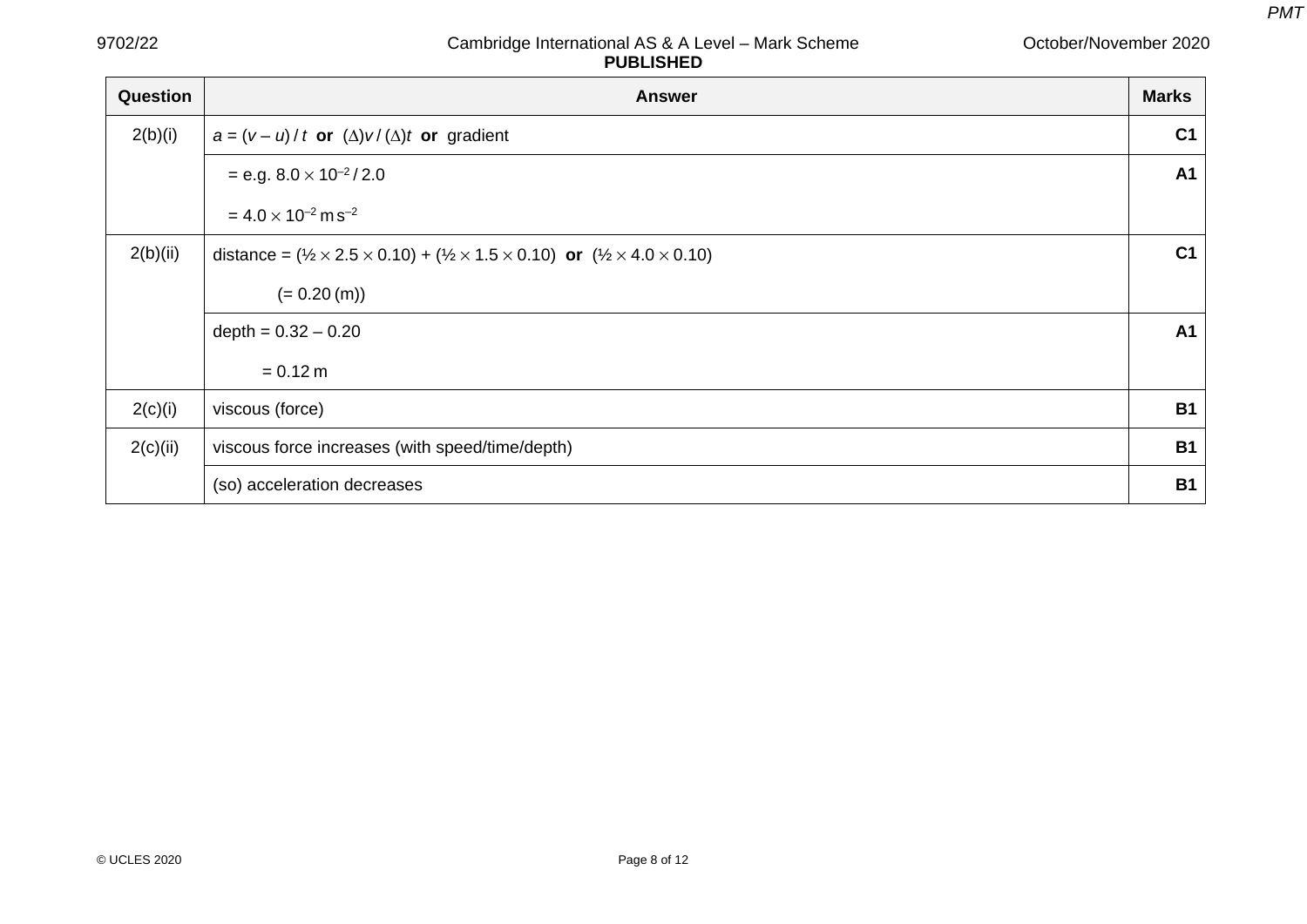October/November 2020

| Question  | <b>Answer</b>                                                                                       | <b>Marks</b>   |
|-----------|-----------------------------------------------------------------------------------------------------|----------------|
| 3(a)(i)   | $F = kx$                                                                                            | C <sub>1</sub> |
|           | $F_1 = 800 \times 0.045$                                                                            | A <sub>1</sub> |
|           | $= 36 N$                                                                                            |                |
| 3(a)(ii)  | $(E =)$ 1/2 kx <sup>2</sup> or 1/2 Fx or area under graph                                           | C <sub>1</sub> |
|           | $\frac{1}{2} \times 800 \times (0.045)^2$ or $\frac{1}{2} \times 36 \times 0.045 = 0.81$ (J)        | A <sub>1</sub> |
| 3(b)(i)   | efficiency = $(0.72/0.81) \times 100$                                                               | A <sub>1</sub> |
|           | $= 89%$                                                                                             |                |
| 3(b)(ii)  | $E = \frac{1}{2}mv^2$                                                                               | C <sub>1</sub> |
|           | $p = mv$                                                                                            | C <sub>1</sub> |
|           | $0.72 = \frac{1}{2} \times 0.020 \times v^2$ and $p = 0.020 \times v$                               | A <sub>1</sub> |
|           | $p = 0.17$ N s                                                                                      |                |
| 3(c)(i)   | $(\Delta)E = mg(\Delta)h$                                                                           | C <sub>1</sub> |
|           | $h = 0.60 / (0.020 \times 9.81) = 3.1$ m                                                            | A <sub>1</sub> |
| 3(c)(ii)  | $F = (0.72 - 0.60) / 3.1$                                                                           | C <sub>1</sub> |
|           | $= 0.039 N$                                                                                         | A <sub>1</sub> |
| 3(c)(iii) | resultant force on ball is less (than that with air resistance) so time (taken) is more (than $T$ ) | <b>B1</b>      |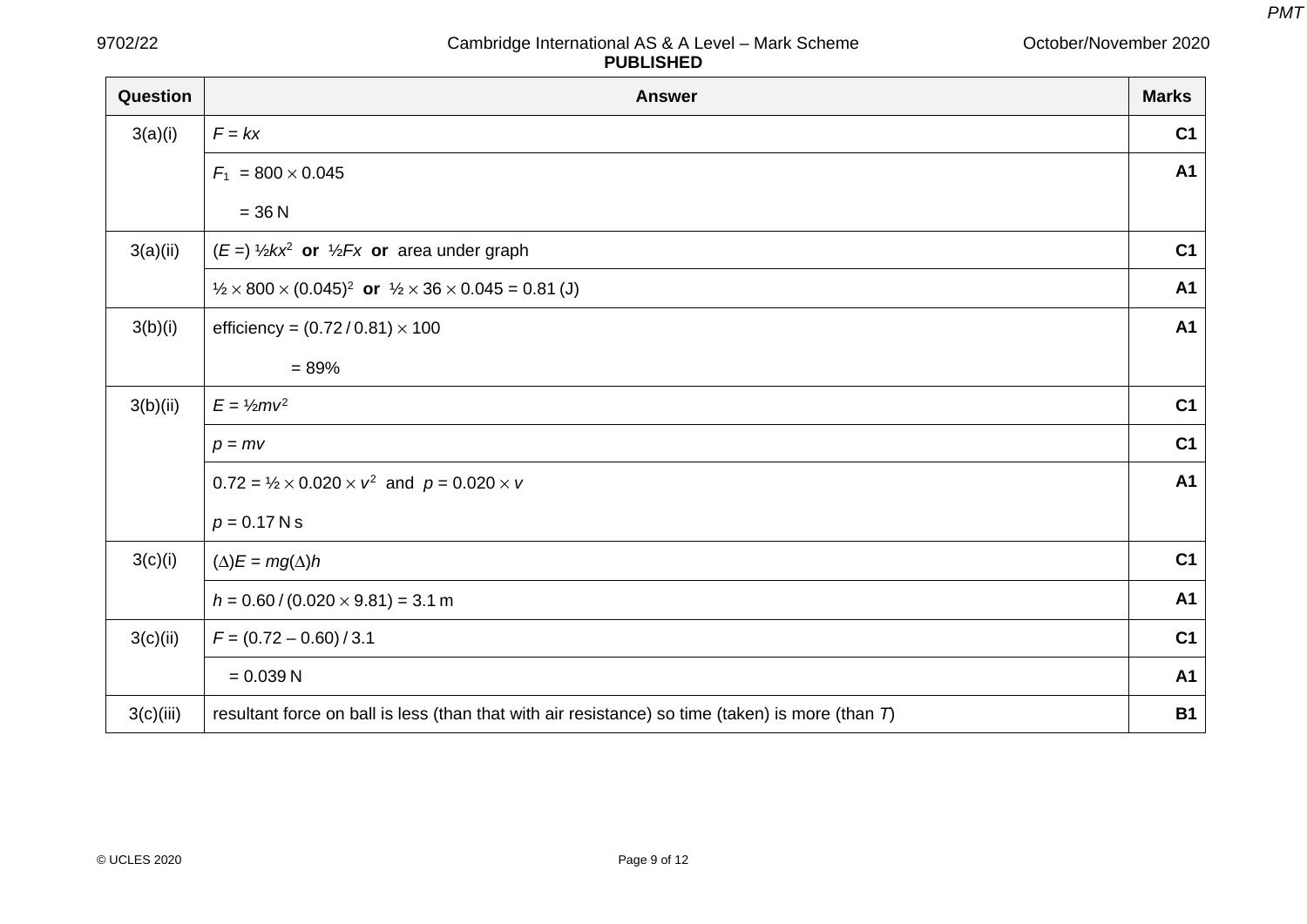| Question | <b>Answer</b>                                                                   | <b>Marks</b>   |
|----------|---------------------------------------------------------------------------------|----------------|
| 4(a)     | (component =) 96 sin $38^{\circ} = 59$ (N)<br>or<br>96 $\cos 52^\circ = 59$ (N) | <b>A1</b>      |
| 4(b)     | $(45 \times 2.9)$ or $(T \times 1.8)$ or $(59 \times 1.5)$                      | C <sub>1</sub> |
|          | $(45 \times 2.9) = (7 \times 1.8) + (59 \times 1.5)$                            | C <sub>1</sub> |
|          | $T = 23 N$                                                                      | A1             |

| <b>Question</b> | <b>Answer</b>                                                         | <b>Marks</b>   |
|-----------------|-----------------------------------------------------------------------|----------------|
| 5(a)            | $v = f\lambda$ or $c = f\lambda$                                      | C <sub>1</sub> |
|                 | $f = 3.0 \times 10^8 / 0.040$                                         | C <sub>1</sub> |
|                 | $= 7.5 \times 10^9$ (Hz)                                              | A <sub>1</sub> |
|                 | $= 7.5$ GHz                                                           |                |
| 5(b)(i)         | path difference = $0.020$ m                                           | A <sub>1</sub> |
| 5(b)(ii)        | phase difference = $180^\circ$                                        | A <sub>1</sub> |
| 5(c)            | (intensity) increases                                                 | C <sub>1</sub> |
|                 | (intensity) increases by a factor of 4                                | A <sub>1</sub> |
| 5(d)(i)         | minimum moves closer to the maximum                                   | <b>B1</b>      |
|                 | <b>or</b><br>decrease in separation of maximum and minimum            |                |
| 5(d)(ii)        | the maximum and minimum exchange places                               | <b>B1</b>      |
|                 | or<br>the maximum becomes a minimum and the minimum becomes a maximum |                |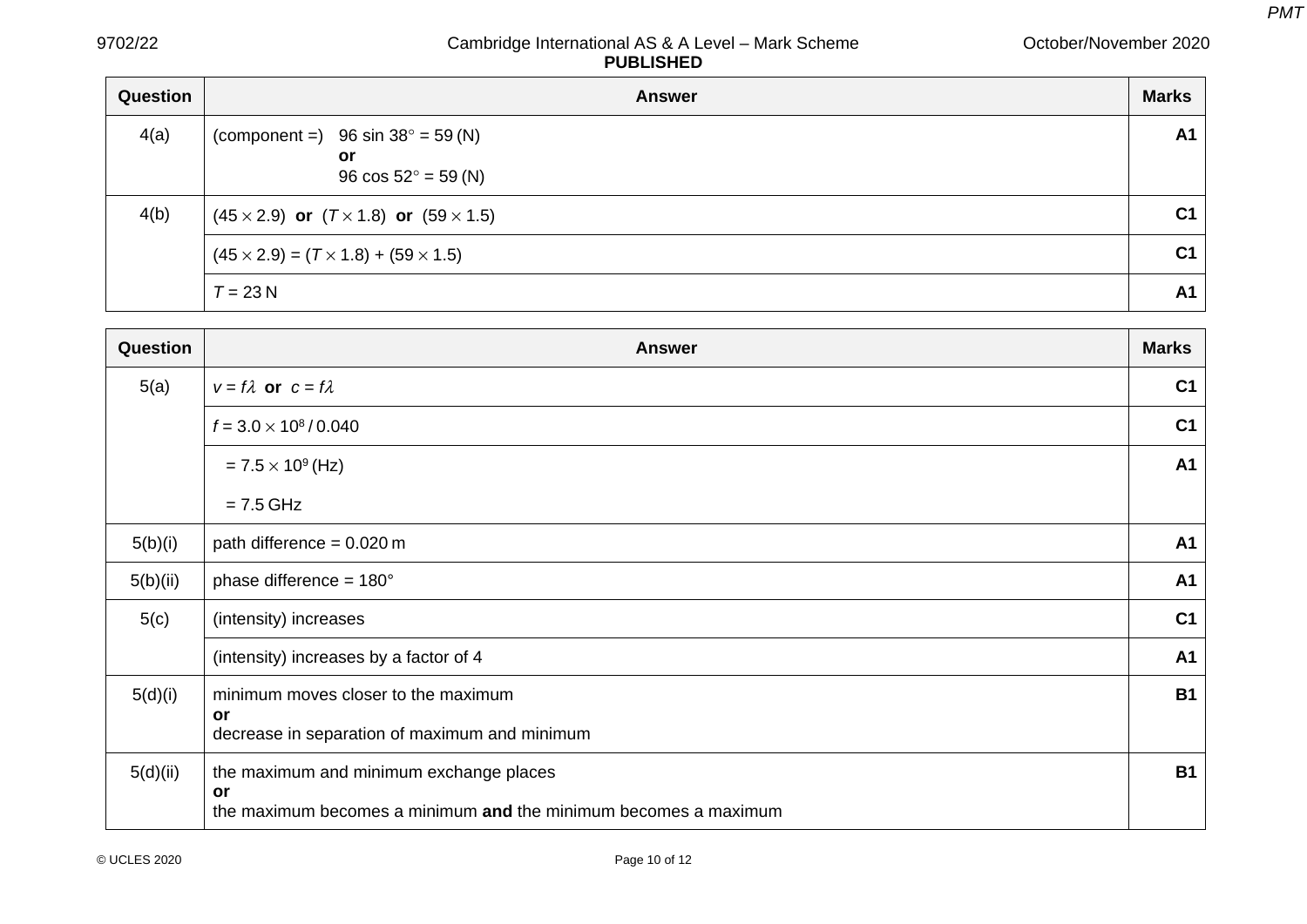October/November 2020

| Question | <b>Answer</b>                                                                  | <b>Marks</b>   |
|----------|--------------------------------------------------------------------------------|----------------|
| 6(a)     | $I = I_1 + I_2 + I_3$                                                          | <b>B1</b>      |
|          | $(V/R) = (V/R_1) + (V/R_2) + (V/R_3)$ or $(I/V) = (I_1/V) + (I_2/V) + (I_3/V)$ | <b>B1</b>      |
|          | and                                                                            |                |
|          | $1/R = 1/R_1 + 1/R_2 + 1/R_3$                                                  |                |
| 6(b)(i)  | current = $0.49 + 0.45$                                                        | A1             |
|          | $= 0.94 A$                                                                     |                |
| 6(b)(ii) | $8.0 = (0.94 \times r) + (0.45 \times 16)$                                     | C <sub>1</sub> |
|          | $r = 0.85 \Omega$                                                              | A1             |
| 6(c)     | $I = Anvq$                                                                     | C <sub>1</sub> |
|          | $v = (0.45/0.49) \times 2.1 \times 10^{-4}$                                    |                |
|          | $= 1.9 \times 10^{-4}$ m s <sup>-1</sup>                                       | <b>A1</b>      |
| 6(d)     | total/combined resistance decreases                                            | <b>B1</b>      |
|          | (current in battery increases so terminal) potential difference decreases      | <b>B1</b>      |